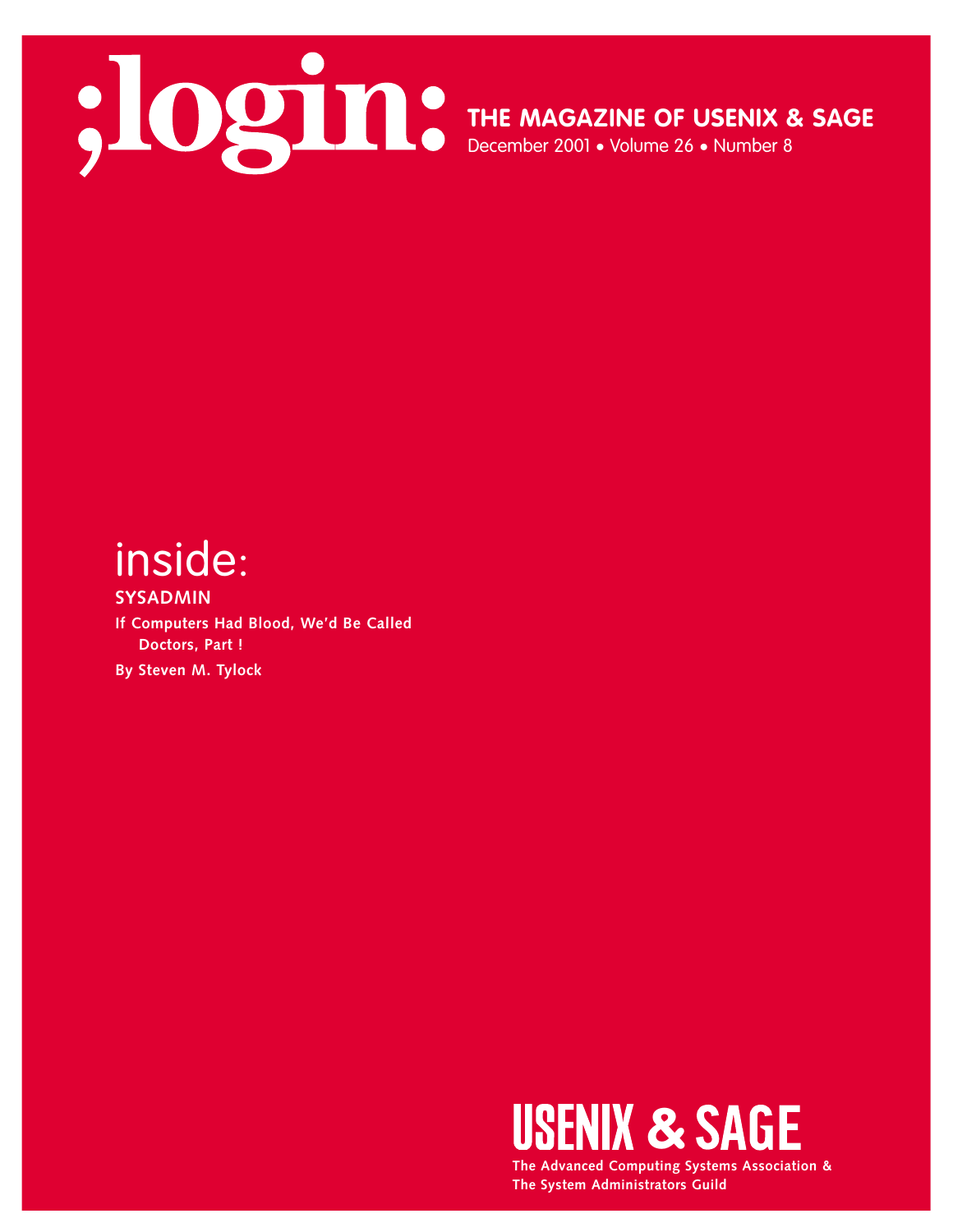# if computers had blood, we'd be called doctors

### **SAs versus MDs, Part I**

The basis for this article is the many and varied analogies that I have seen applying medical terminology to our world of computers. I first distilled these into a paper submitted to the LISA conference – the paper was not accepted (it's tough to get nontechnical papers past the panel), but many of the reviewers liked the substance and encouraged me to reformulate it into a *;login:* article. Part one of this article draws parallels between the world of medicine and the world of computers. Part two explores the growth of the American Medical Association (AMA) as a society of medical professionals and compares it to SAGE as a society of computer professionals.

Consider the parallelism between the professions. Computers have a life cycle from construction (birth)<sup>1</sup> through end-of-useful-life (death) all the way to the reclamation of board-level materials (decomposition). In between, both professions deal with upgrades (growth), component failure (illness), and even component replacement (organ transplants). Some of the language is common to both professions: virology, for example. In medical and computer care, it is best to prevent illnesses and other problems, but emergency care is still very important. Traditionally, the bedside manner has been a defining characteristic of "good doctors"; system administrators with people skills as well as technical skills are similarly well regarded and sought after.

#### **Specialization**

The field of medicine is highly divided and specialized, but even with this specialization, the general practitioner is still a valued member of the field. We can consider the general internist or family practitioner on the side of the generalists. On the other side, we can consider the specialists: surgeons, pediatricians, ob/gyns, dentists, podiatrists, dermatologists (we can't even begin to list them all in the space provided here).

The levels of ability run from the technical know-how of the radiology technician to the years of training required to get a license as a Doctor of Medicine.

Beyond correcting medical problems and keeping people healthy are lots of other medical endeavors, including research into the nature of life, exploration of disease, discovery of how things work, and even attempts to augment nature with mechanical aids.

System administration is similarly configured. The generalist might go by the jack-ofall-trades moniker "system administrator" or any number of equally vague names. Some specialists note that they administer the network, database, phone system, or a specific type of server or application software. In the same way that you wouldn't ask your eye doctor about having a baby, you won't ask your Notes administrator about problems with your router.

The levels of ability run the gamut from support technician to guru. Currently the field does not license professionals, but that may change as time goes on.

And beyond the bounds of installing and maintaining systems are many other endeavors to research components, create operating systems, discover how things break, and improve the way we build, maintain, and use these systems.

#### **by Steven M. Tylock**

Steven Tylock has been managing infrastructures for the past 15 years in the Rochester NY area. He helped organize GVSAGE as a local SAGE for the region,and has promoted GVSAGE talks at the ITEC technology show.

*stylock@gvsage.org* 

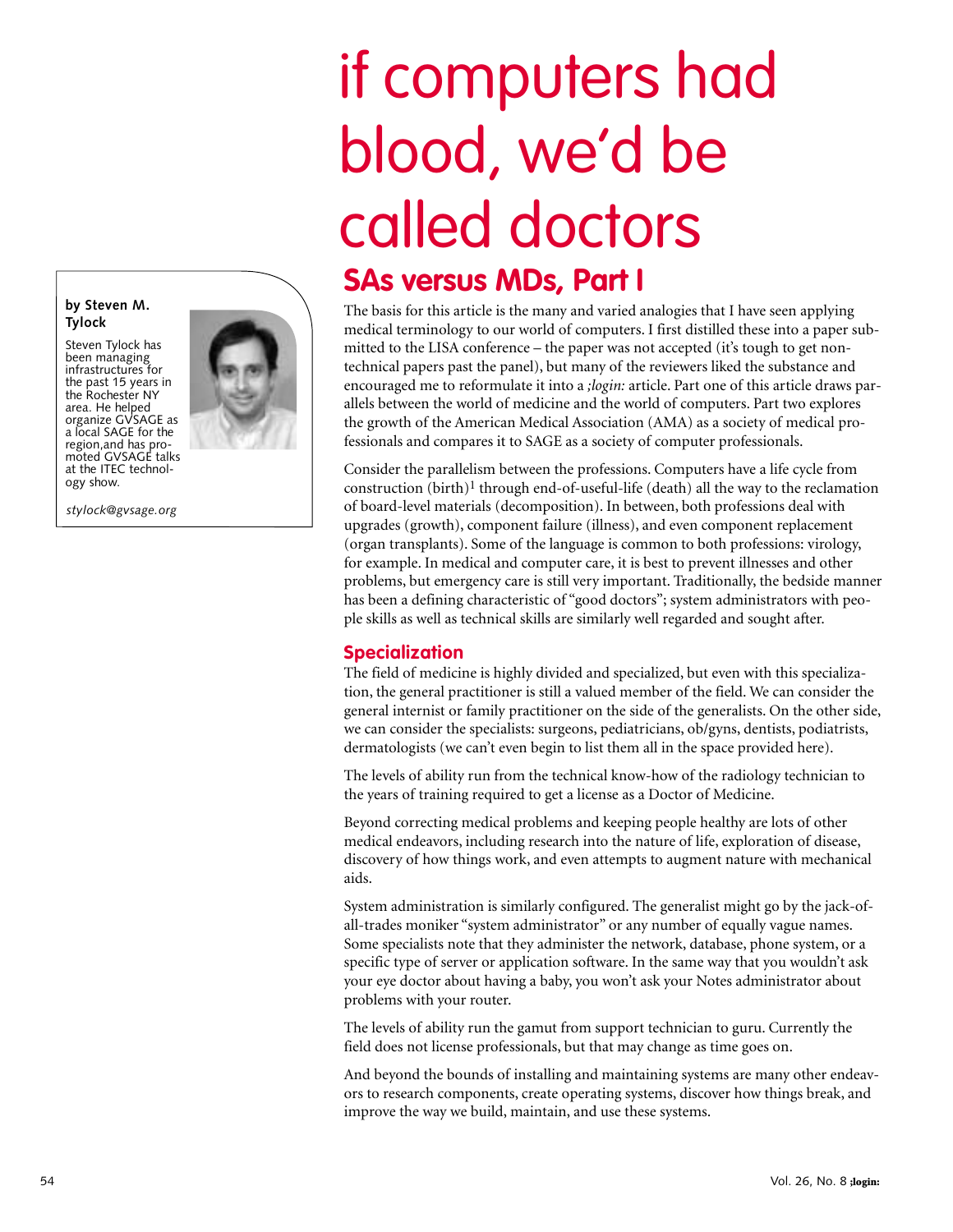People's approach to their health care varies. Some people don't get any care, avoiding medical institutions entirely. Some try to take care of themselves (potentially with limited knowledge), and others get advice and products from modern-day snake-oil peddlers. Some find care from well-intentioned but unlicensed suppliers, and some get care from licensed medical professionals.

The medical field attempts to match people's needs with different levels of service. Hospitals provide acute care for those with life-threatening problems; they also provide ambulatory and ancillary care with their specialized environments. Clinics provide preventative and non-acute care for individuals servicing non-office hours, and primary care physicians aim at preventative and non-acute care.

The computer field has its own wrinkles but is remarkably similar. People ignore their PC problems, try to tinker with them themselves, take advice from people and places they have never heard of before, and call in professionals to help. It is similar to the days when doctors were not licensed by the state – any person claiming to have the knowledge can hang a shingle up in front of their barber shop and call themselves a computer support specialist.

Coincidently, system administrators would rather build an environment where problems are recognized early and corrected before they become big problems in the same manner that physicians work to prevent disease. Sysadmins track their activities with sophisticated trouble-ticking tools and employ triage in the field as well as scheduled trips to the back office for reconstructive work. Like doctors, sysadmins use pagers and cell phones to stay "on call" in case emergencies develop that require their efforts.

#### **Training**

I'm going to end this section with a discussion of training – again the comparisons are surprisingly consistent. The medical profession has tuned its training methods to include both theoretical and practical experience; SAGE should consider this as it moves forward.

Many sysadmins can trace their roots to a student/mentor or apprentice/master type relationship in their past. No courses existed to provide the required training; learning by watching and doing was the best and only method. In much the same manner, early doctors relied on the apprentice relationship:

"In the days when apprenticeship was the mode of medical education, for example, the apprentice learned what the doctor did and why, observed how he did it, and then went on to practice in that fashion."2

Two additional comments in the same book match experiences in the sysadmin realm:

"Everyone who becomes a specialist of any kind prepares in two ways: (1) he reads and attends lectures; and (2) he is influenced by observations of the people already in the field"

"If medicine as a profession and medical education require thought and judgment, unless one understands 'how' and 'why,' one will not necessarily react suitably in complex situations."

These describe the academic versus real-life approaches to training, a common thread in sysadmin training theory; someone may know all of the steps required to perform a It is similar to the days when doctors were not licensed by the state – any person claiming to have the knowledge can hang a shingle up in front of their barber shop and call themselves a computer support specialist.